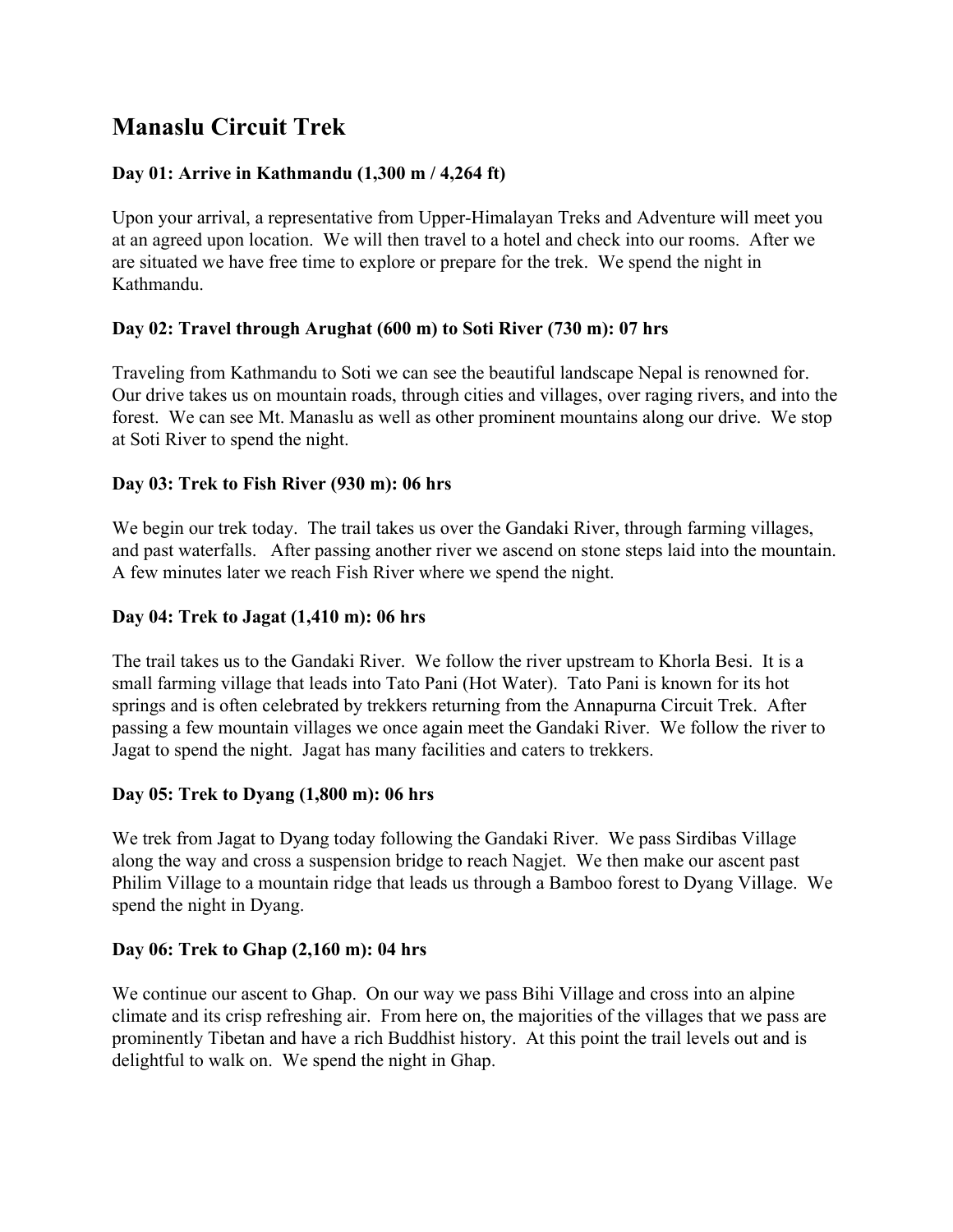## **Day 07: Trek to Lo [\(3,180](http://www.hiketonepal.com/nepal-trek-manaslu-trekking/#6) m): 06 hrs**

We meet the Gandaki River again as it guides us through the high mountains of Nepal. We pass rural villages that cultivate barley, wheat, and millet during the summer. We pass Namrung, which provides views of the north face of Mt. Manaslu. We then ascend and pass more villages until we reach Lo Bazaar. We spend the night in Lo Bazaar.

# **Day 08: Trek to [Samagaon](http://www.hiketonepal.com/nepal-trek-manaslu-trekking/#7) (3,530 m): 05 hrs**

As we climb in altitude we pass the tree line. The landscape on this section of the trail is adorned by beautiful snow capped mountains that seem close enough to summit. The air is mostly crystal clear and we can see for miles. We gradually ascend about 350 m to reach Samagaon. We spend the night in Samagaon.

## **Day 09: Acclimate in [Samagaon](http://www.hiketonepal.com/nepal-trek-manaslu-trekking/#8)**

While we acclimate in Samagaon we can explore the village taking in the Tibetan culture and customs. We can also learn about the history of the area and possibly go on a day hike.

## **Day 10: Trek to [Samdo](http://www.hiketonepal.com/nepal-trek-manaslu-trekking/#9) (3,860 m): 05 hrs**

The Trail to Samdo takes us along an ancient caravan route. The trail is still used by merchants trading goods with China. A lot of Chinese goods can be found in the shops in Samdo. The path to Samdo is gentle and has amazing views of the surrounding mountains. We spend the night in Samdo Village.

# **Day 11: Trek to [Larkya](http://www.hiketonepal.com/nepal-trek-manaslu-trekking/#10) Phedi (4,460 m): 04 hrs**

The path to Larkya Phedi (Base of Larkya La Pass) is realitively short and flat. We do, however, cross a few streams, climb in elevation at sections of the trail. We spend the night in Larkya Phedi.

# **Day 12: Cross Larkya La Pass (5,214 m) and Trek to [Bimthang](http://www.hiketonepal.com/nepal-trek-manaslu-trekking/#11) (3,720 m): 08 hrs**

We reach the highest point in our trek today. It is well worth the effort as the views from Larkya La Pass are phenomenal. We can see the valley, hills and what seems like the entire Himalayan Mountain Range. We can see Mt. Manaslu, Larkya Peak, Bouddha Himal, Himal Chuli and many others. The top of the pass is also decorated with prayer flags and gives the surrounding landscape the iconic Himalayan mountain look. From the pass we descend to Bimthang to spend the night.

## **Day 13: Trek to Gho [\(2,560](http://www.hiketonepal.com/nepal-trek-manaslu-trekking/#12) m): 05 hrs**